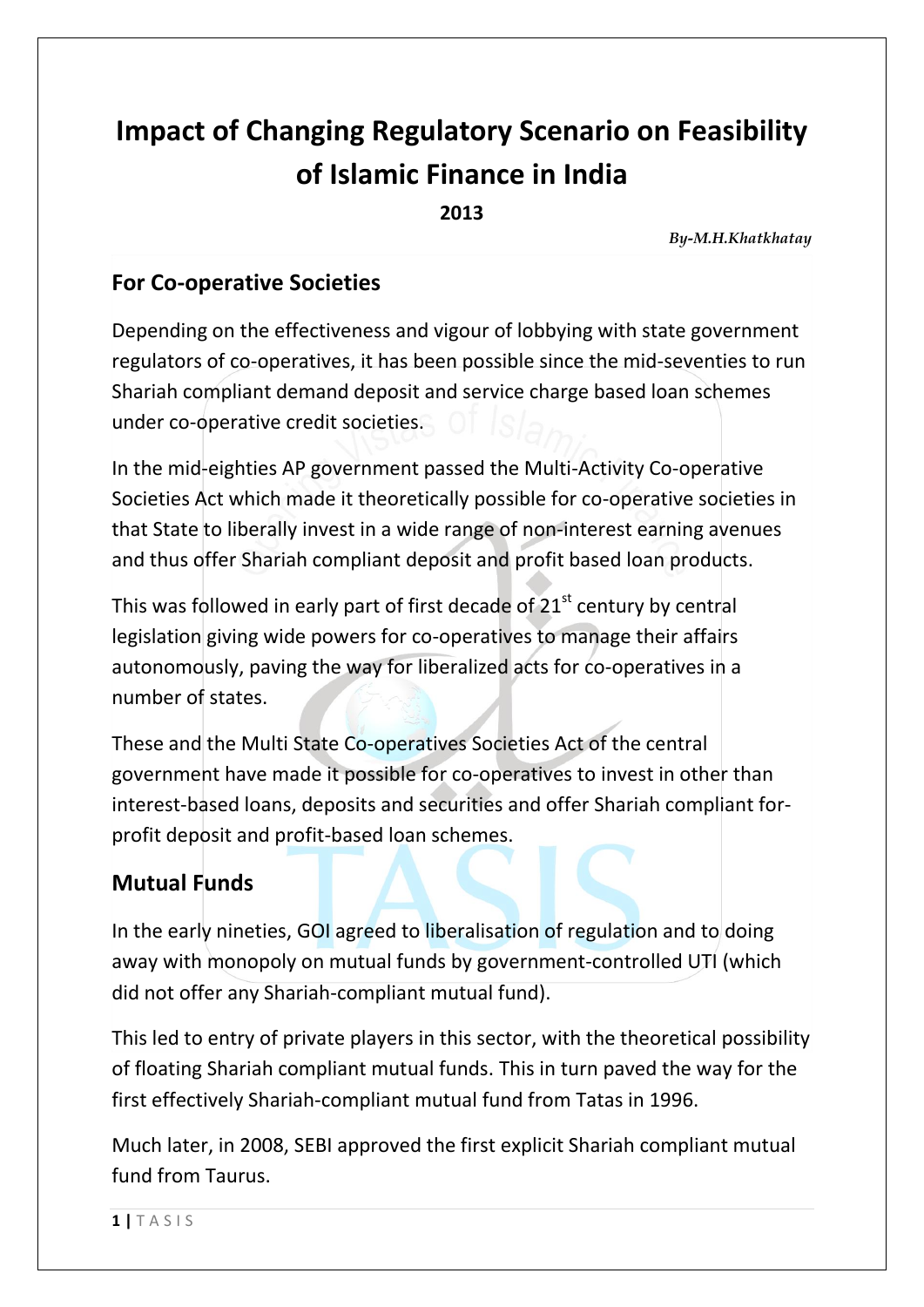Recently, SEBI has released some tentative rules preparatory to allowing Real Estate mutual funds, which could provide another Shariah compliant option in this sector in the near future.

# **Venture Capital / Alternative Investment Funds**

Specific regulations were brought out to encourage venture capital funds towards middle of the first decade of this century. These were ideal vehicles to provide compliant avenues of investment to middle and higher middle income investors, as well as sources of funding for compliant entrepreneurs.

SEBI also approved the first explicitly Shariah compliant venture capital fund in 2008.

However at the beginning of the current decade, fresh regulation has raised the threshold of investment for individuals drastically. Due to the passage of the LLP Act a couple of years earlier, a ray of hope still remains of using LLPs as intermediate consolidation vehicles and keeping this avenue open.

## **Partnerships and NBFCs**

This field has seen progressive throttling of avenues of Shariah compliant investments by the regulator, RBI. In late 1980's regulation tightened control over the possibility of deposit acceptance by partnerships for investment in Shariah compliant manner.

This was followed by a complete choking off of such deposit acceptance by partnerships about a decade later.

Similarly, in case of NBFCs, after allowing fairly liberal deposit acceptance by certain category of NBFCs in mid-1980's, RBI progressively closed avenues of raising funds by NBFCs - as (profit-sharing) deposits and convertible debentures.

By the turn of the century it had made Shariah compliant NBFCs quite unviable by insisting on declaration by them of specific rates of interest on their deposits.

Since several years now it has not even been registering deposit-taking NBFCs.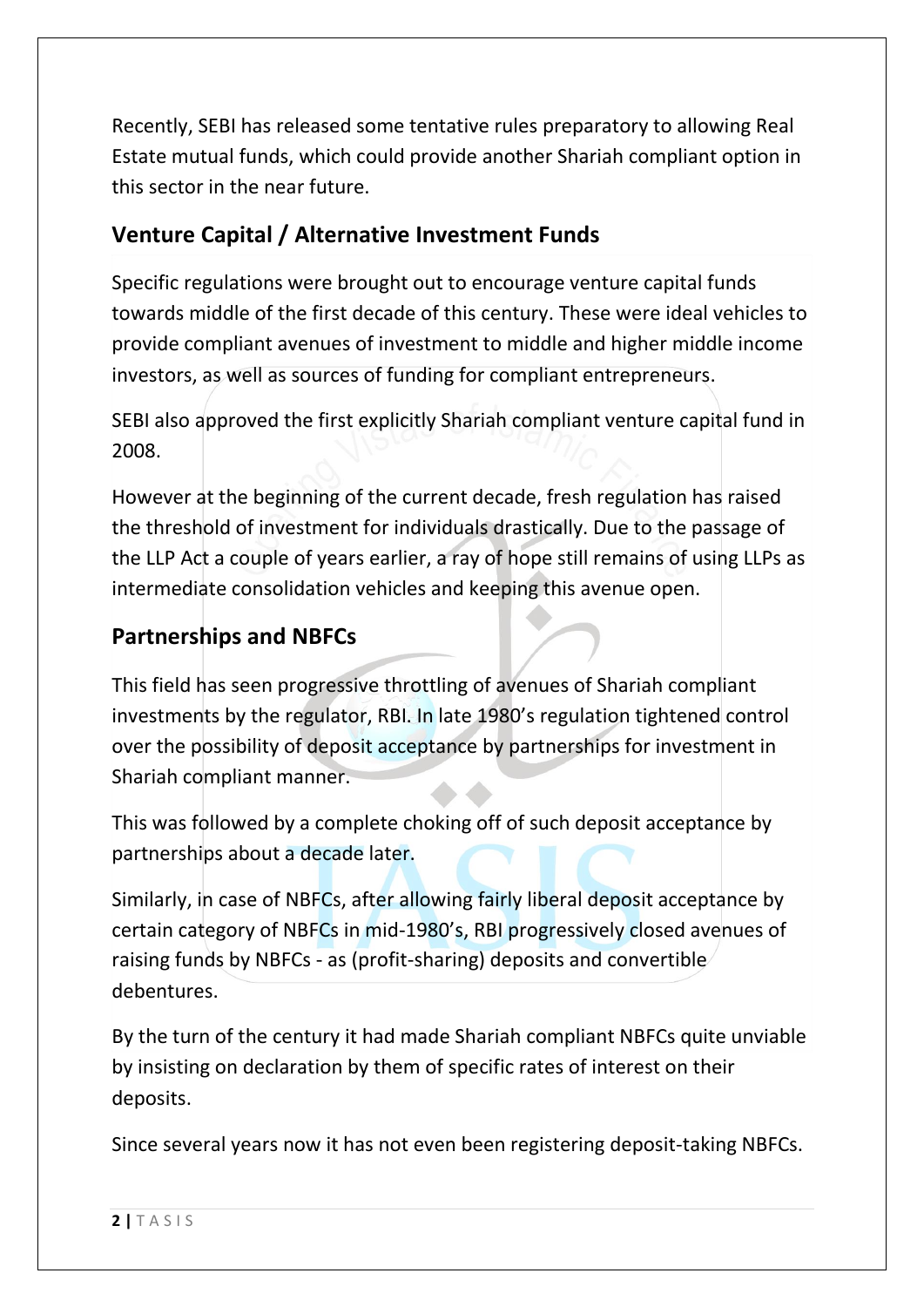With the AICL case, RBI has shown its open bias against Islamic Finance by opposing even investment by NBFCs on variable returns basis.

Its unstated campaign against Islamic Finance continues. Its latest and very recent salvo appears to be its insistence on an NBFC to eschew the Islamic practice of donating to charity any penalties charged from customers on delayed payments – in the guise of concern for the NBFC's financial viability.

#### **Stock Market Investment**

The concept of business compliant investments in quoted and traded stocks was initially publicly promoted by the Barkat Investment Group in the late 1980's.

Its lead was followed by Idafa Investments with additional financial screening in the early years of the previous decade.

Then in 2008 TASIS, India's first corporate Shariah investment advisory firm pioneered systematic stock screening and stocks-related Shariah investment advisory services including calculation of interest purging for stock portfolios.

In . S&P began providing two Shariah Index for the Indian stock market.

This was followed in 2011 (?) by BSE TASIS Shariah 50, which proved quite successful and popular with investors.

Now NSE is also providing its own Shariah index based on its Nifty 50, in collaboration with TASIS for Shariah compliant investors.

#### **Insurance**

An existing window under the earlier Insurance Act - in the form of possibility of forming mutual insurance societies and mutual insurance companies - for a possible introduction of Takaful operations in future shut down with introduction of IRDA Act towards the close of the previous century.

Hope of introduction of Shariah compliant insurance ignited briefly with the clearance by IRDA in 2008 of the first potentially fully compliant pension investment scheme.